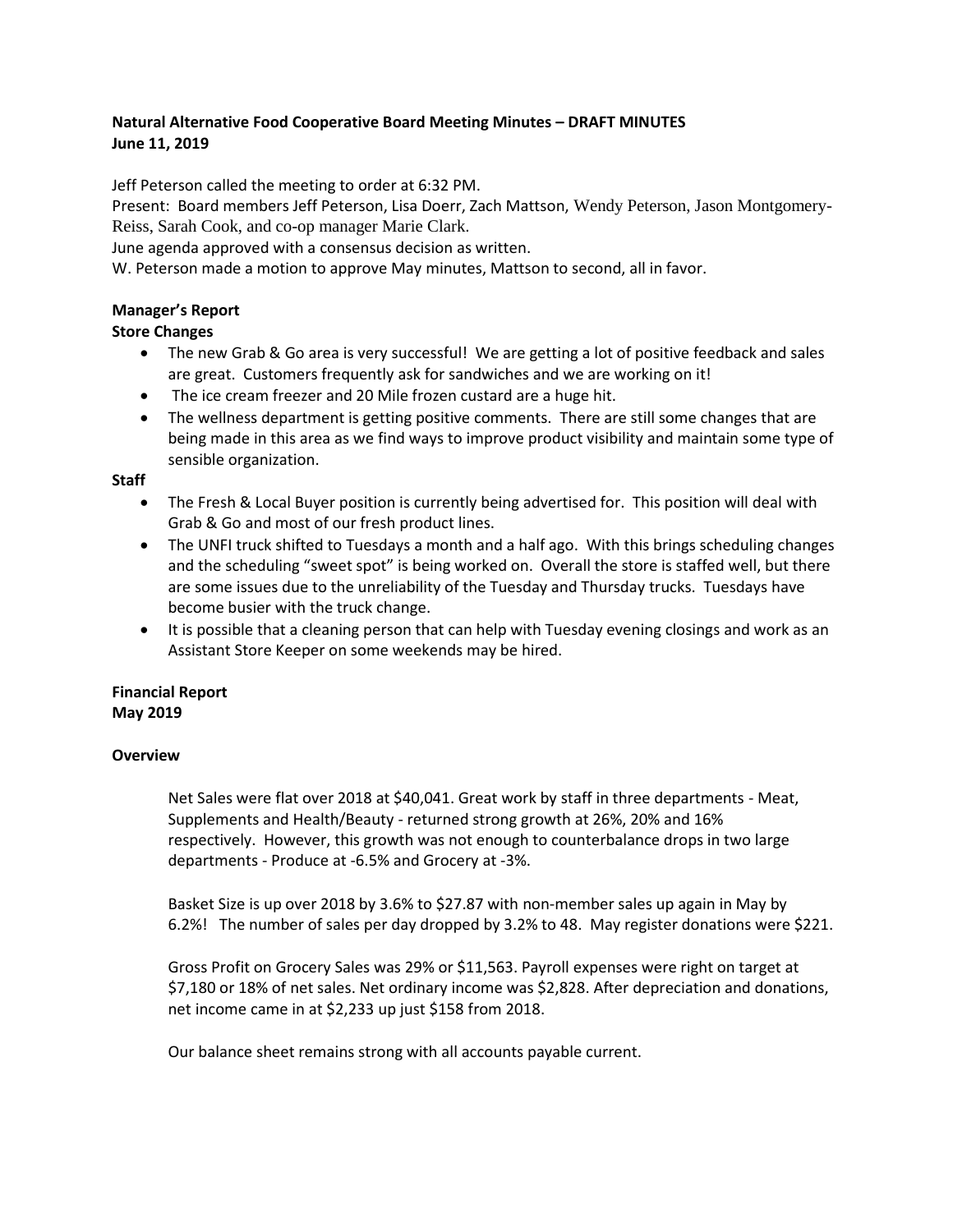#### **Year to Date Profit/Loss (YTD)**

Net Sales 2019 YTD: \$183,299

Net Sales 2018 YTD: \$179,519

Increase: \$3,750 or 2.1%

Net Income 2019 YTD: \$3,106

Net Income 2018 YTD: -\$4,798

Increase: \$7,905

#### **Mortgage Resolution**

A motion was made by Mattson and seconded by Cook to authorize:

Jeff Peterson and Lisa Doerr to sign for an extension of Fransden Bank building loan with an estimated balance of \$33,376 at 6.28% interest.

Resolution was passed with all board members present voting affirmative.

#### **Marketing**

June  $6^{th}$  – The Natural Alternative had a presence at the Polk Burnett Electric open house. June 22<sup>nd</sup> – Owner Appreciation Day

The "BIG" check has arrived. This is quite an impressive check that we will be presenting to our Roundup recipients. This will give us a chance to present a nice donation while creating a presence in our local papers, media, etc.

#### **Building Committee**

Ledges - Ron Erickson kindly built some ledges around the windows that offer a nice space for literature. Berm – Ron Erickson spent time creating a berm to direct water away from the building to keep it from running into the basement.

Basement clean up – Once the water completely recedes, the basement will need to be disinfected due to the long-standing stale and stagnant water to prevent mold build up.

**Discussion** – The board discussed the CAFO's that may be moving into our area and whether or not the Natural Alternative should act as an information clearing house. The stance would be strictly fact based where people could be informed and educated of what CAFO's are.